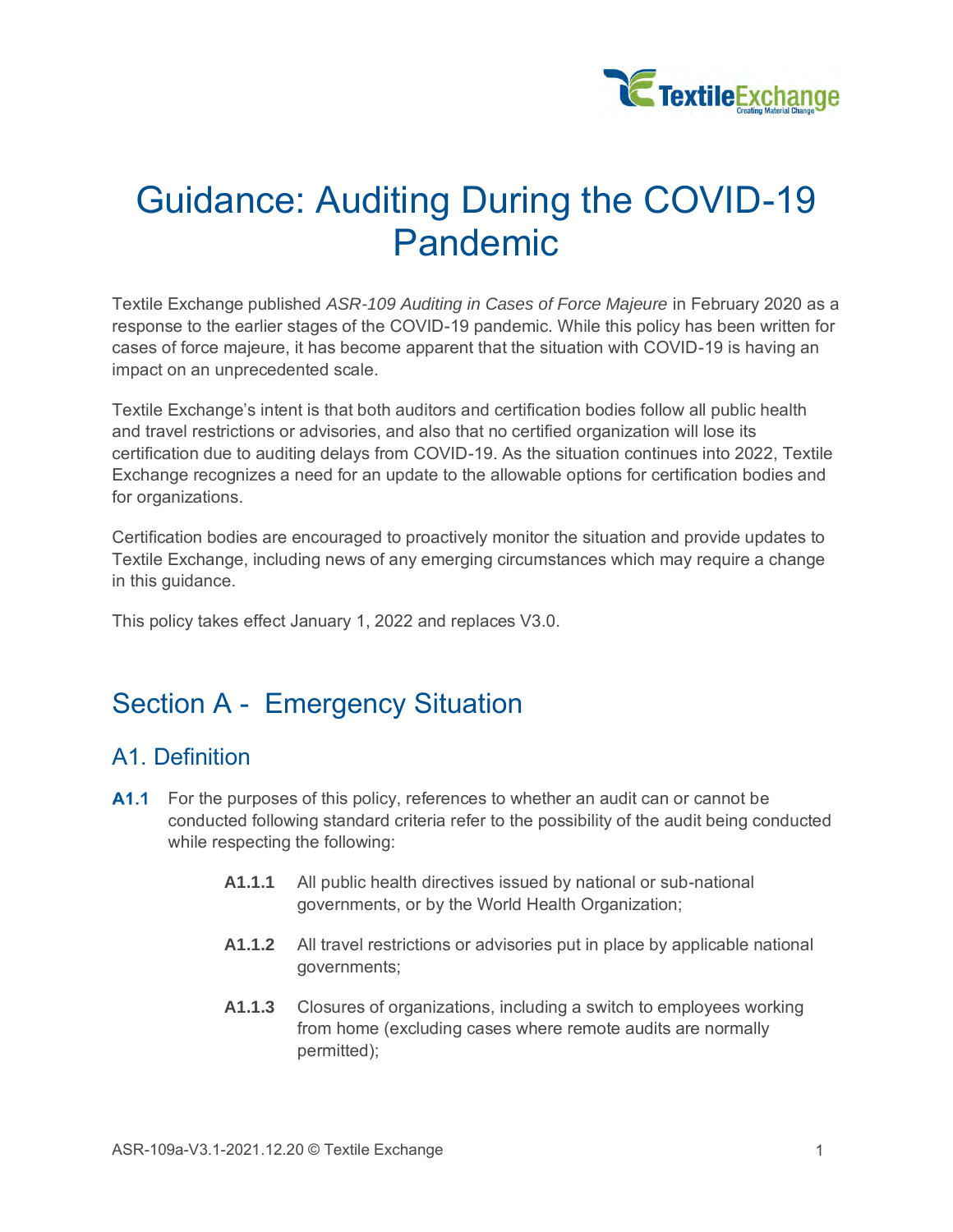

- **A1.1.4** Organizations banning outside visitors, provided that there is no indication that the ban is in place to avoid an audit; and
- **A1.1.5** Reasonable health or self-isolation precautions which are recommended for the organization's area at the time when the audit would occur.
- **A1.2** Textile Exchange will monitor the situation globally as it evolves and may declare that auditing following standard procedures or deferred audits are expected to occur by a specified time.
- For the purposes of this policy, *trader* refers to an organization/site which takes legal but not physical possession of certified products, and *distributor* refers to an organization/site which takes physical possession of certified products but does not perform any kind of *processing*, including repacking of bulk product or application of hang tags/logos.

#### A2. Exemption Framework

- A2.1 This policy may be used for auditing globally until June 30, 2022. Textile Exchange may extend this timeline.
- A2.2 Each certification body should monitor its own local situation and the situations of its clients. If a certified organization cannot maintain the existing certification based on the current situation and the exemptions offered in this document, a separate exemption should be requested from Textile Exchange by the certification body.
- A2.3 This policy may only be used by certification bodies who either:
	- **A2.3.1** Held accreditation or a grace period for the applicable standard as of March 1, 2020;
	- **A2.3.2** Held accreditation to any Textile Exchange standard as of March 1, 2020, for audits covered by CCS accreditation scope (as defined in *ASR-101-V2.1* Section B);
	- **A2.3.3** Limit auditing to trader sites, who do not have physical possession of claimed material; or
	- **A2.3.4** Have become accredited for the applicable standard since March 1, 2020, have conducted at least 50 audits within the specified accreditation scope, have received a recommendation from the accreditation body that they be permitted to apply this policy, and have received approval to apply this policy from Textile Exchange.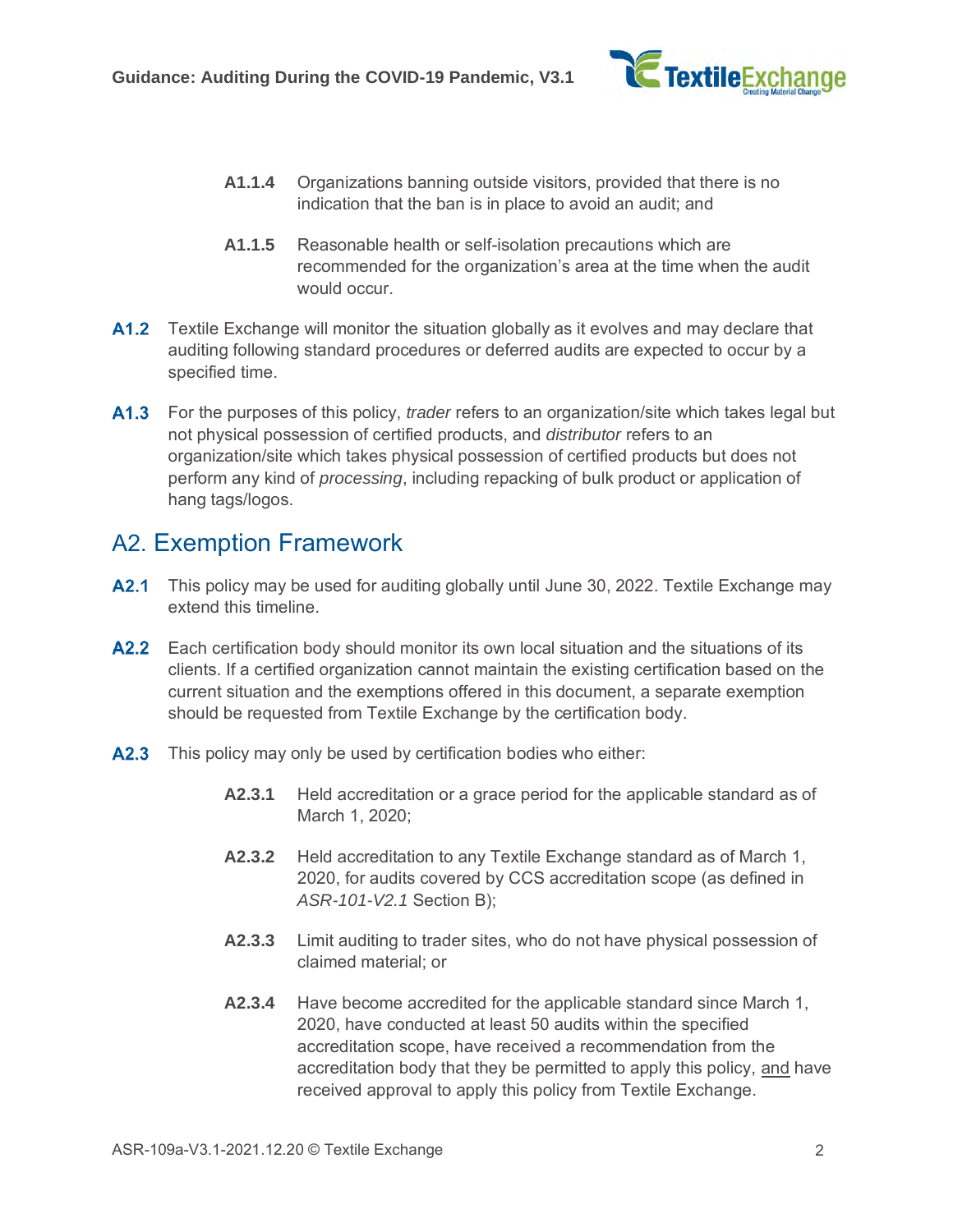

- **A2.4** Where an audit can be conducted without modification to auditing criteria, the certification body shall carry out audits following the standard's criteria. RAF farm annual audits (non-recertification) should be deferred to later in the calendar year if this will likely avoid the need for a remote or hybrid audit.
- NOTE: It is acceptable to conduct document review remotely when key portions of the audit (e.g. site tour, worker interviews) can be conducted on-site.

#### A3. Auditing Procedures

- A3.1 The certification body shall maintain documented procedures for remote, hybrid, and deferred auditing and shall conduct auditor training on these auditing protocols. These may be specific to Textile Exchange standards or may cover the certification body's other programs as well. The certification body shall provide Textile Exchange with a copy of these procedures prior to conducting remote or hybrid audits, and shall provide updates when requested by Textile Exchange.
- **A3.2** The certification body shall notify Textile Exchange of each audit where exemptions are being used a minimum of seven calendar days before the audit, and of each extended scope certificate no more than seven days after the extension is granted. Notification shall be carried out through the online [exemptions form.](https://www.jotform.com/210674576636262)

### Section B - Exemption Options

#### B1. Extensions to Scope Certificates

- **B1.1** Scope certificate validity may be extended by up to 60 days by the certification body where the audit cannot be completed and finalized prior to expiry of the scope certificate, and where the need for the delay could not be reasonably anticipated.
- **B1.2** Ongoing lockdowns or travel restrictions shall not be considered sufficient justification to extend scope certificate validity.
- NOTE: Appropriate justifications to extend scope certificate validity include a country or region which was previously open that is now restricting access to the organization's site, an outbreak at the organization's site, or new travel restrictions. Justifications must be supported by evidence published by government or health authorities.
- **B1.3** When an organization whose scope certificate was extended is recertified, the new scope certificate shall expire one year after the previous scope certificate's original expiry date (i.e. anniversary date does not change).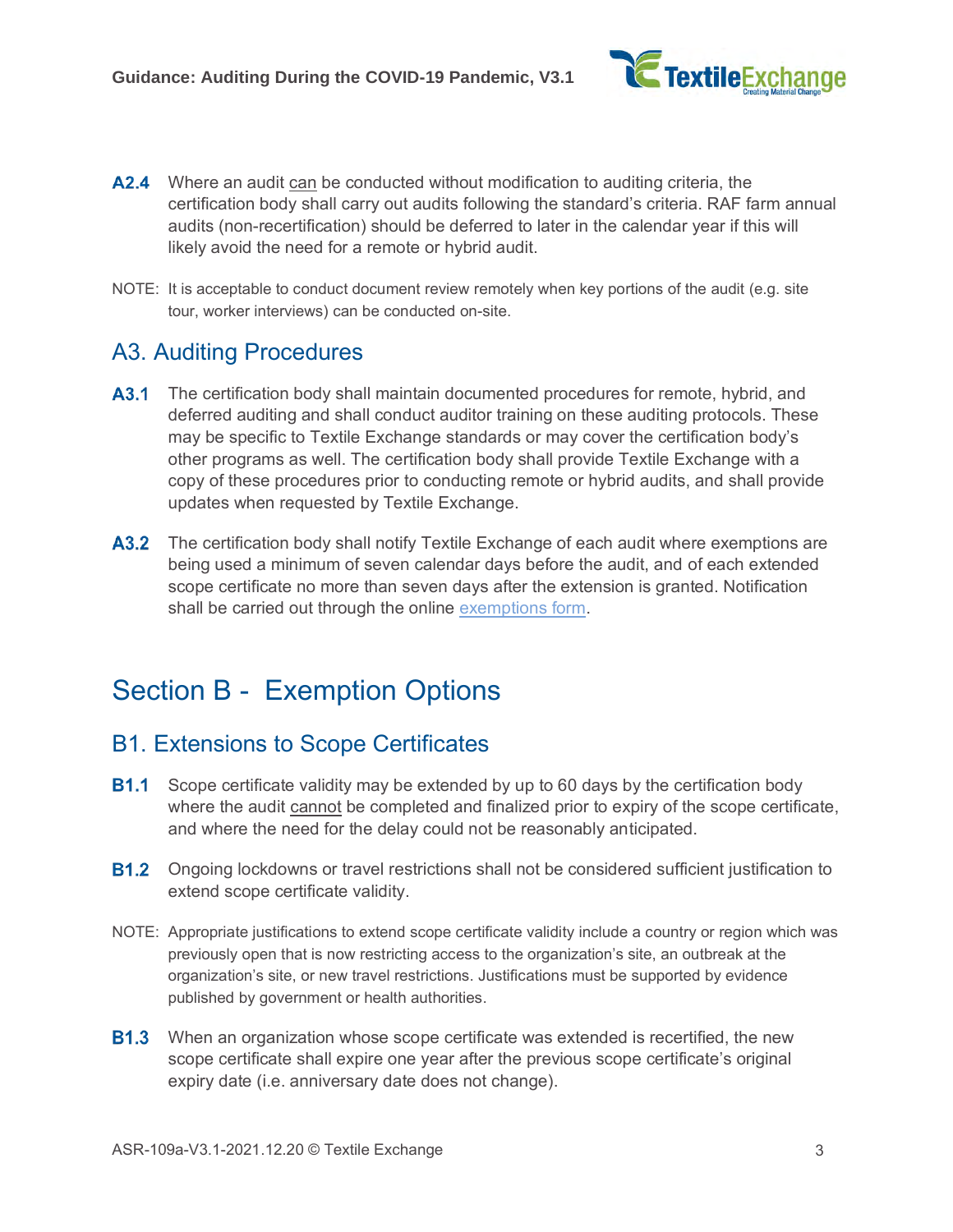

#### B2. Allowances for Recertification Audits

- <span id="page-3-0"></span>**B2.1** Any certified organization (i.e. for a recertification audit, or an RAF farm annual audit) requiring a modification to auditing criteria in order to be audited shall be assigned a risk level for each site as follows:
	- **B2.1.1** Based on the risk criteria in Appendix A; and
	- **B2.1.2** Increasing the risk level from low to medium or from medium to high for any organization which had a remote initial audit (i.e. the certification body has not been on-site for any Textile Exchange standard) and which takes physical possession of claimed materials.
- **B2.2** Sites which are identified as low risk under [B2.1](#page-3-0) may undergo a remote audit (see [C1\)](#page-5-0) or a hybrid audit (see [C2\)](#page-5-1).
- **B2.3** Sites which are identified as medium risk under [B2.1](#page-3-0) shall undergo a hybrid audit (see [C2\)](#page-5-1) if this is possible. If a hybrid audit is not possible, a written justification shall be maintained and included on reporting to Textile Exchange, and a remote audit (see [C1\)](#page-5-0) shall be conducted.
- <span id="page-3-2"></span>**B2.4** Sites which are identified as high risk under [B2.1](#page-3-0) shall undergo a hybrid audit (see [C2\)](#page-5-1) if this is possible, and shall be audited by a highly experienced lead auditor (e.g. a senior auditor, if the certification body uses this designation). If a hybrid audit is not possible:
	- **B2.4.1** A written justification shall be maintained and included on reporting to Textile Exchange;
	- **B2.4.2** A remote audit (see [C1\)](#page-5-0) shall be conducted; and
	- **B2.4.3** A deferred on-site audit (see [C3\)](#page-7-0) shall be scheduled within 60 days of this becoming possible.
- NOTE: Appropriate justifications to avoid a hybrid audit include locations where a local representative would not be permitted on-site or remote areas where no suitable local representative who is able to go on-site can be located. It is not sufficient justification for the certification body to not have a regional or in-country representative.

#### B3. Allowances for Initial Audits

<span id="page-3-1"></span>**B3.1** Any applicant organization or organization which wishes to add new sites, which cannot be audited without modification to auditing criteria shall be assigned a risk level per site based on the risk criteria in Appendix B.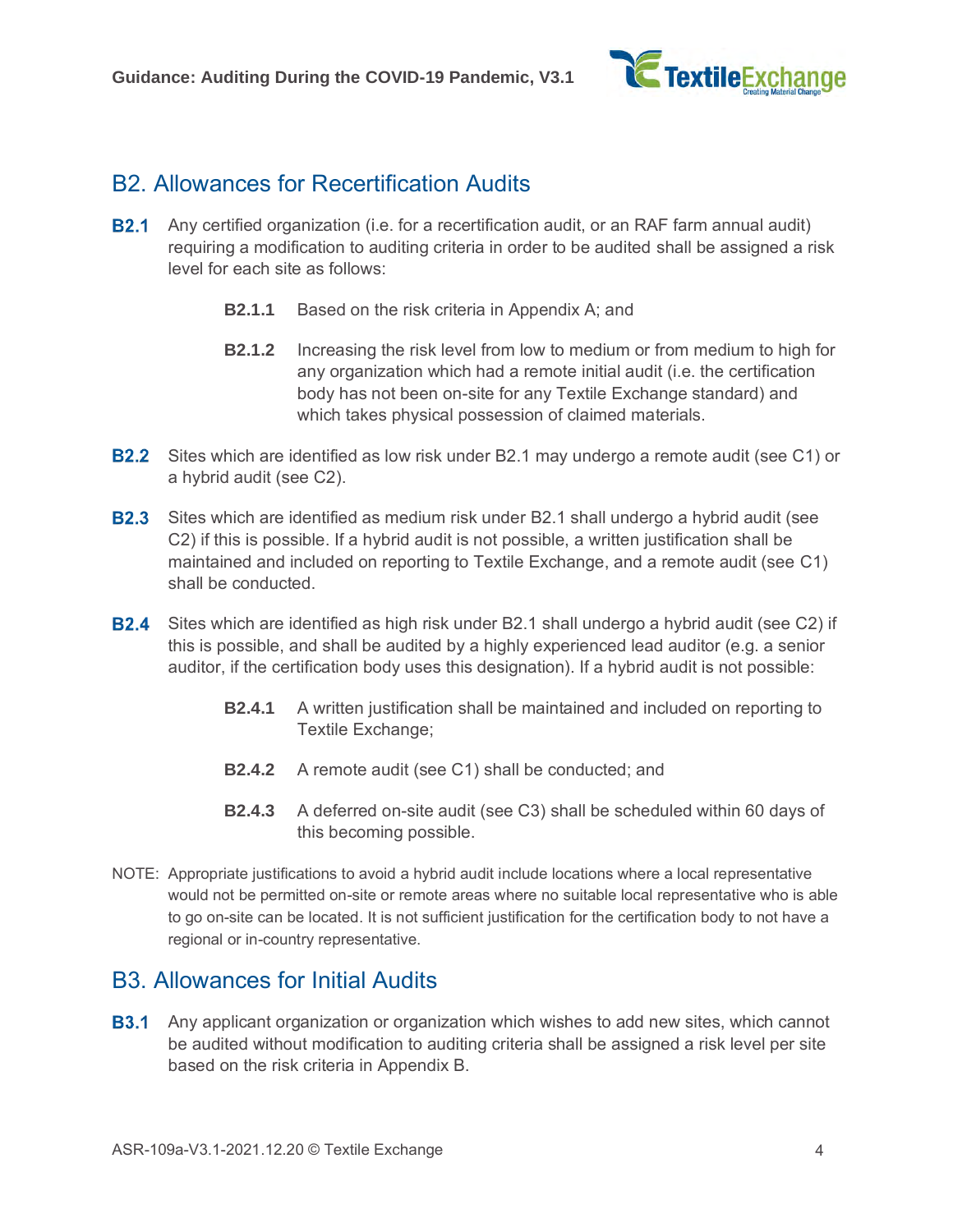

- **B3.2** Sites which are identified as low risk under [B3.1](#page-3-1) may undergo a remote audit (see [C1\)](#page-5-0) or a hybrid audit (see [C2\)](#page-5-1) to become certified.
- **B3.3** Sites which are identified as medium risk under [B3.1](#page-3-1) shall undergo a hybrid audit (see [C2\)](#page-5-1) to become certified if this is possible. If a hybrid audit is not possible:
	- **B3.3.1** A written justification shall be maintained and included on reporting to Textile Exchange;
	- **B3.3.2** A remote audit (see [C1\)](#page-5-0) shall be conducted; and
	- **B3.3.3** A deferred on-site audit (see [C3\)](#page-7-0) shall be scheduled within 60 days of this becoming possible.
- **B3.4** Sites which are identified as high risk under [B3.1](#page-3-1) shall undergo a hybrid audit, and shall be audited by a highly experienced lead auditor (e.g. a senior auditor, if the certification body uses this designation) to become certified.
- **B3.5** For GRS audits where the organization does not hold a social certification listed in Appendix C.1, the auditor or another member of the audit team shall be highly experienced with social auditing which should include qualification to audit for a standard which is primarily focused on social auditing.

#### B4. Auditing of Subcontractors

- **B4.1** Independently certified subcontractors may be added to a scope certificate without any auditing by the certification body (see *CCS-102 CCS Certification Procedures*).
- **B4.2** Non-certified subcontractors shall be assigned a risk designation and the certification body shall determine if an audit is necessary based on *CCS-102 CCS Certification Procedures*. If an audit is required:
	- **B4.2.1** Low risk subcontractors may be audited remotely (see [C1\)](#page-5-0).
	- **B4.2.2** Medium risk subcontractors should receive a hybrid audit (see [C2\)](#page-5-1). If a hybrid audit is not possible, a written justification shall be maintained and included on reporting to Textile Exchange, and a remote audit (see [C1\)](#page-5-0) shall be conducted.
	- **B4.2.3** High risk subcontractors shall receive a hybrid audit (see [C2\)](#page-5-1). If a hybrid audit is not possible and the subcontractor is already listed on the scope certificate, the criteria of [B2.4](#page-3-2) shall be followed.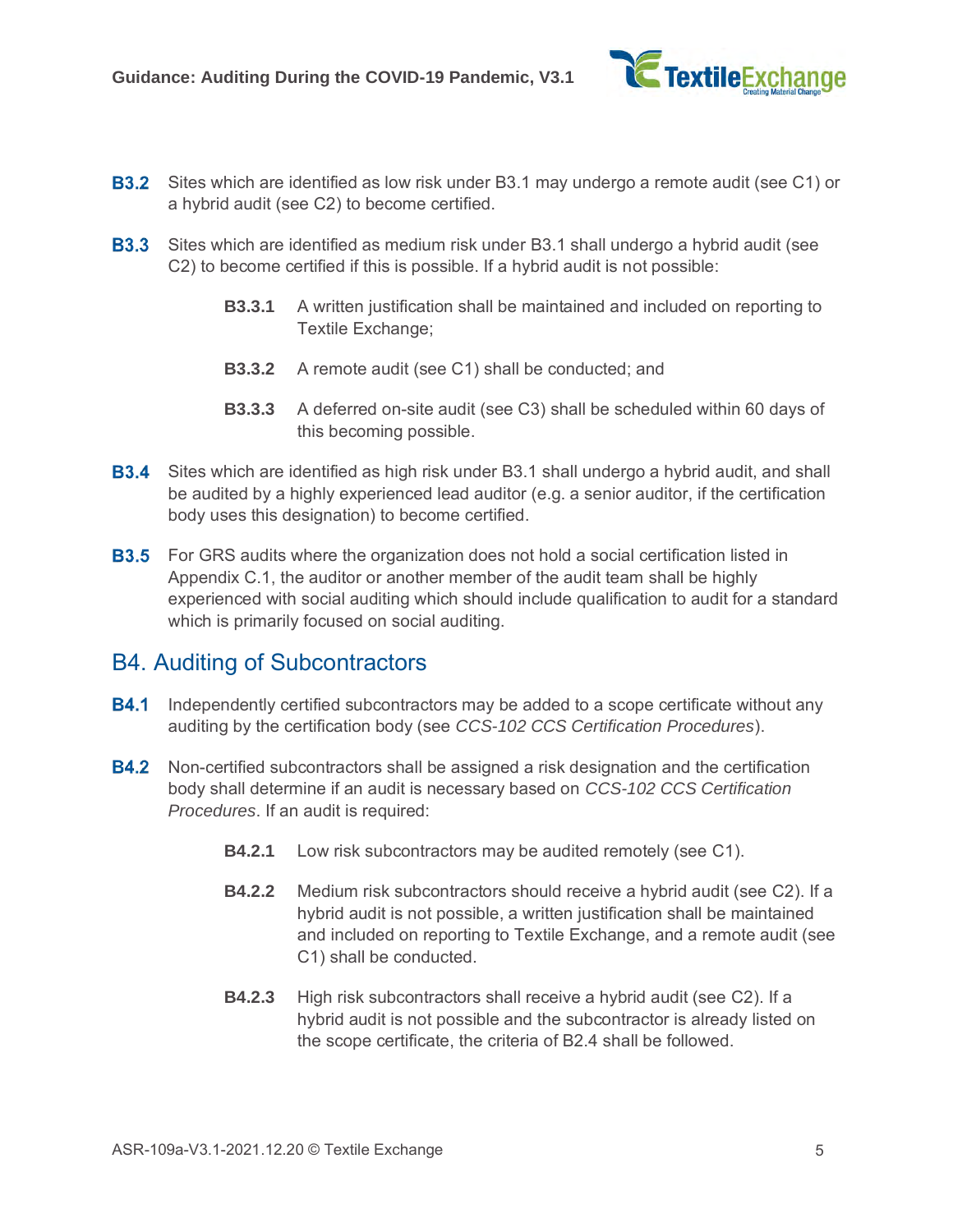

### Section C - Audit Criteria

#### <span id="page-5-0"></span>C1. Remote Audits

- **C1.1** Remote audits shall be conducted following the criteria in this section, when indicated by the criteria of Section B.
- **C1.2** The remote audit shall be conducted by an auditor who has visited the site in the past where possible. Where this is not possible, the auditor should be briefed in advance by an auditor who has visited the site in the past.
- C1.3 The certification body shall conduct an advance review with the organization to ensure that there is sufficient internet connectivity available to conduct a remote audit, that necessary technologies are able to work, and that no other barriers to a remote audit are present.
- **C1.4** A live video tour of the site shall be conducted as part of the remote audit (i.e. video calling or a similar technology). For farm audits, this may be replaced with a video of the farm which is taken during the audit, and where the auditor reviews the video and has the opportunity to request additional footage before the closing meeting.
- NOTE: Textile Exchange encourages the use of advanced technologies which provide a better view of the site than a simple camera (e.g.  $360^{\circ}$  camera) where these are available and feasible.
- **C1.5** For audits with social criteria:
	- **C1.5.1** The certification body should provide an email address or other contact method for the organization to distribute to all personnel as a supplemental measure. This allows workers to contact the auditor independently of management. And
	- **C1.5.2** The certification body shall take measures to ensure that interviews for social criteria are conducted without the presence or observation of management.

#### <span id="page-5-1"></span>C2. Hybrid Audits

- **C2.1** Hybrid audits shall be conducted following the criteria in this section, when indicated by the criteria of Section B or C.
- **C2.2** Hybrid audits shall be conducted jointly by a qualified lead auditor who is working remotely, and by an on-site representative of the certification body.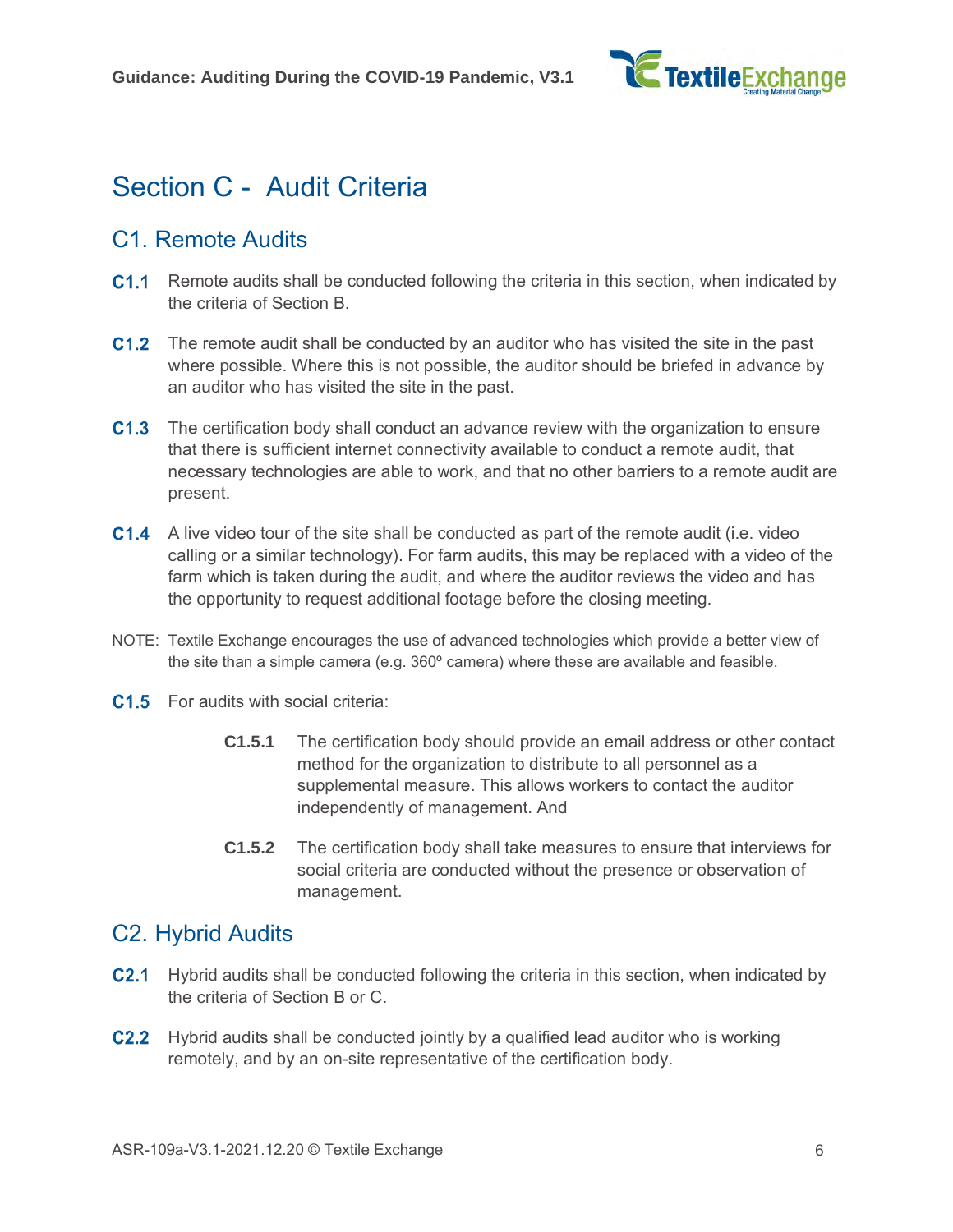

- **C2.3** The certification body shall conduct an advance review with the organization to ensure that there is sufficient internet connectivity available to conduct a hybrid audit, and that no other barriers to a hybrid audit are present.
- **C2.4** The on-site representative:
	- **C2.4.1** Should be a qualified auditor with the certification body (for any standard) or an auditor trainee for the Standard being audited where possible;
	- **C2.4.2** Shall be independent of the organization being audited;
	- **C2.4.3** Shall, at a minimum, have received training on general auditing practice, impartiality, and any technology which is used to conduct the audit;
	- **C2.4.4** May also act as a language interpreter for the lead auditor; and
	- **C2.4.5** May conduct auditing tasks under the lead auditor's supervision, if appropriate to their qualifications.
- **C2.5** The lead auditor shall be present remotely for the entire audit and shall maintain responsibility for conducting the audit.
- **C2.6** The on-site representative shall ensure that audit procedures are followed under the lead auditor's direction (e.g. areas of the facility are not missed on the site tour, management representatives are not present for worker interviews).
- **C2.7** A live video tour of the site shall be conducted as part of the hybrid audit (i.e. video calling or a similar technology), where the on-site representative is responsible for managing the video device. For farm audits, this may be replaced with a video recording of the farm which is taken by the on-site representative during the audit, and where the lead auditor reviews the video and has the opportunity to request additional footage before the closing meeting.
- NOTE: Textile Exchange encourages the use of advanced technologies which provide a better view of the site than a simple camera (e.g. 360º camera) where these are available and feasible.
- **C2.8** For audits with social criteria:
	- **C2.8.1** The certification body should provide an email address or other contact method for the organization to distribute to all personnel as a supplemental measure. This allows workers to contact the auditor independently of management. And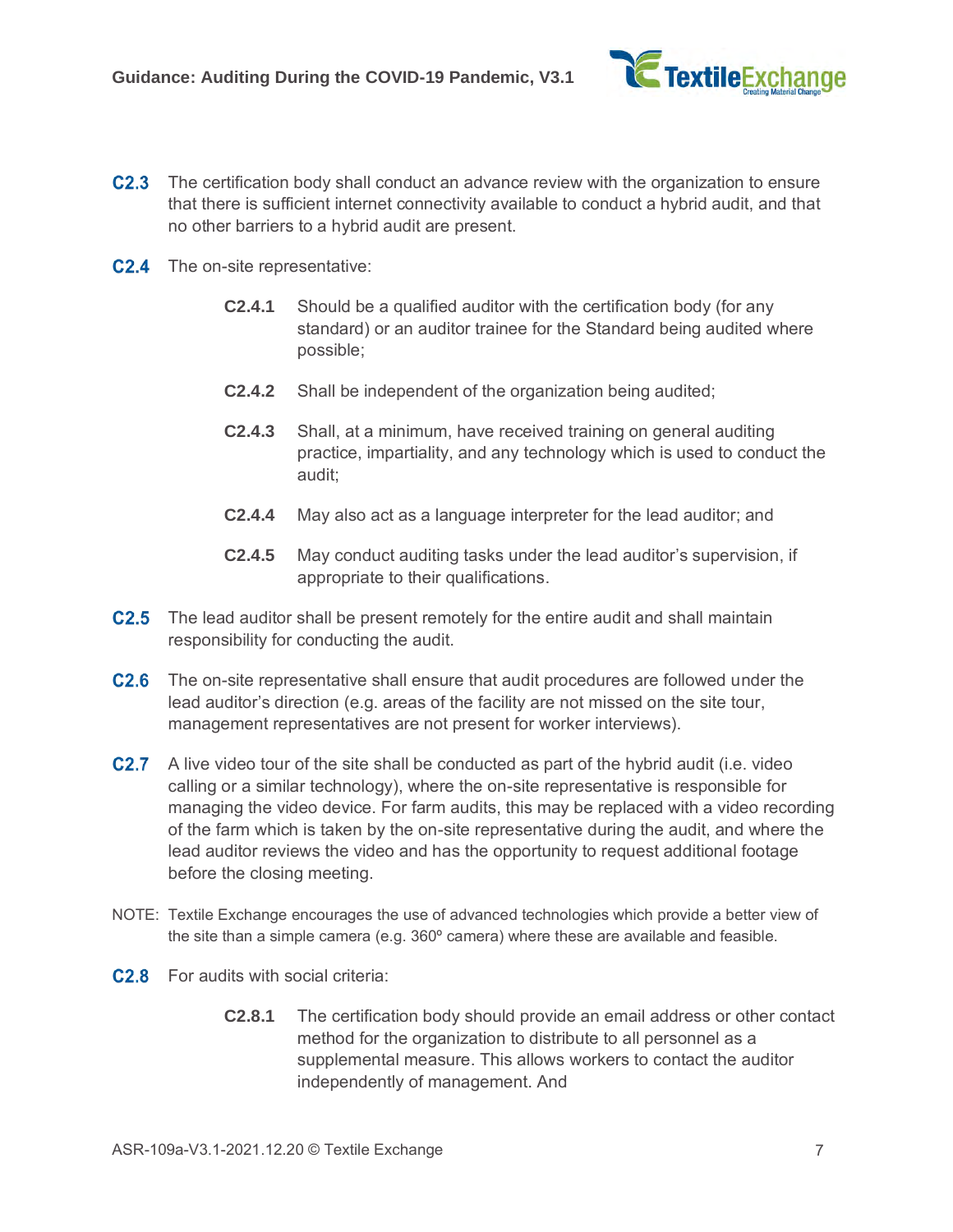

**C2.8.2** The certification body shall take measures to ensure that interviews for social criteria are conducted without the presence or observation of management.

#### <span id="page-7-0"></span>C3. Deferred On-Site Audits

- **C3.1** Deferred on-site audits shall be conducted following the criteria in this section, when indicated by the criteria of Section B.
- **C3.2** Deferred on-site audits may be conducted with the auditor present on-site or following the criteria for hybrid audits (see [C2\)](#page-5-1). The timeline for conducting the deferred on-site audit begins when either of these options becomes possible.
- **C3.3** The deferred on-site audit is not required to include a review of documentation criteria which were sufficiently reviewed during the remote audit and where no non-conformity was identified.
- **C3.4** The deferred on-site audit shall include a tour of the applicable sites and subcontractors, and a review of material tracking/handling, animal welfare, land management, chemical usage, social criteria, and interviews with workers (as applicable to the audit).
- **C3.5** The on-site audit should be conducted by the same auditor who conducted the remote audit where possible.

### Section D - Additional Exemptions

#### D1. Confirmation Visits and Unannounced Audits

- **D1.1** Where there is a criterion for unannounced audits or confirmation visits, the certification body may cancel a proportion of the unannounced audits or confirmation visits to match the portion of the year where on-site audits are not possible in the applicable country.
- EXAMPLE: On-site audits are not possible in a country for three months of 2021. The certification body may cancel 3/12 = 25% of required unannounced audits and confirmation visits.

#### D2. Closure of Non-Conformities

**D2.1** If on-site verification is ordinarily required to close a non-conformity and is not possible, the certification body may evaluate the non-conformity remotely. This shall include video-based evidence and should include live video calling where needed to confirm conformity.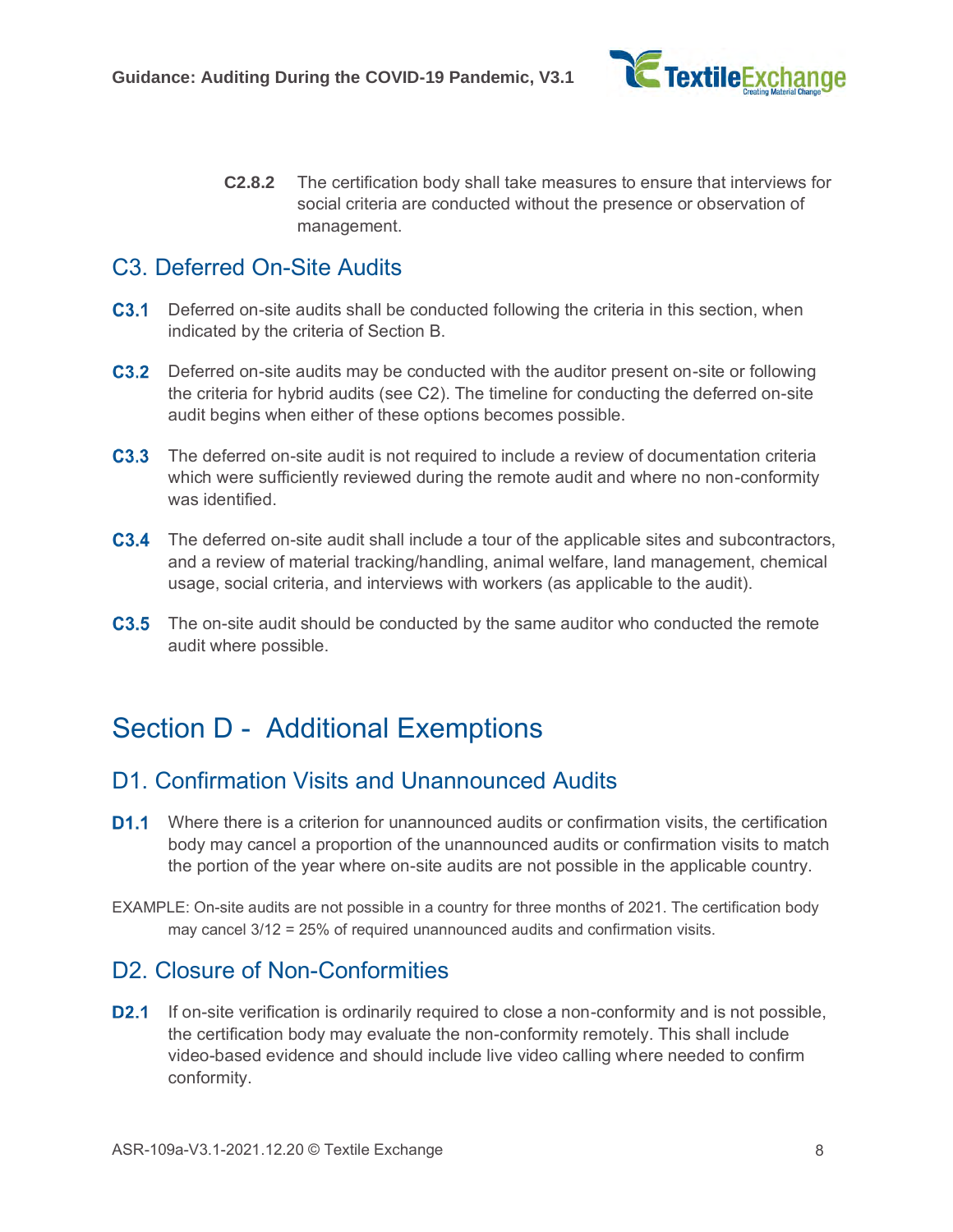

- **D2.2** If a non-conformity cannot be closed by the due date because of restrictions on business activities or movement of people (see [A1.1\)](#page-0-0), and the organization is currently certified to the Standard, the following shall apply:
	- **D2.2.1** The certification body shall require the organization to prepare a corrective action plan which includes timelines relative to specific activities becoming possible;
	- **D2.2.2** The certification body may close the non-conformity based on the corrective action plan, provided that the organization has taken reasonable actions towards closing the non-conformity, based on what is possible (e.g. confirming service providers); and
	- **D2.2.3** The certification body shall schedule a follow-up with the organization to ensure that the corrective action plan is implemented.

#### D<sub>3</sub>. Auditor Qualification

- <span id="page-8-0"></span>**D3.1** The following substitutions may be made in auditor training:
	- **D3.1.1** The auditor trainee may participate in training audits remotely, except as required by [D3.1.2.](#page-8-0) This may be done when the lead auditor or an on-site representative is present on-site, or for fully remote audits. If the lead auditor is present on-site, measures shall be taken to ensure that the auditor trainee can observe all aspects of the audit.
	- **D3.1.2** The auditor trainee shall participate in at least one on-site audit for full qualification, except where both of the following conditions apply. The auditor trainee may serve as the on-site representative in a hybrid audit to fulfill this criterion.
		- a. For CCS evaluation only (i.e. non-GRS secondary scopes); and
		- b. If the auditor is qualified for and experienced with another product certification supply chain/chain of custody standard.
	- **D3.1.3** A remote shadow audit may be conducted to qualify the auditor trainee to conduct remote audits. In this case, an on-site shadow audit is required before the auditor trainee is qualified to conduct on-site audits.
	- **D3.1.4** A hybrid shadow audit where the auditor trainee is present on-site and the shadow auditor is remote may be conducted to qualify the auditor trainee to conduct on-site audits. In this case, an additional shadow audit where all participants are present on-site shall be conducted within six months of this becoming possible.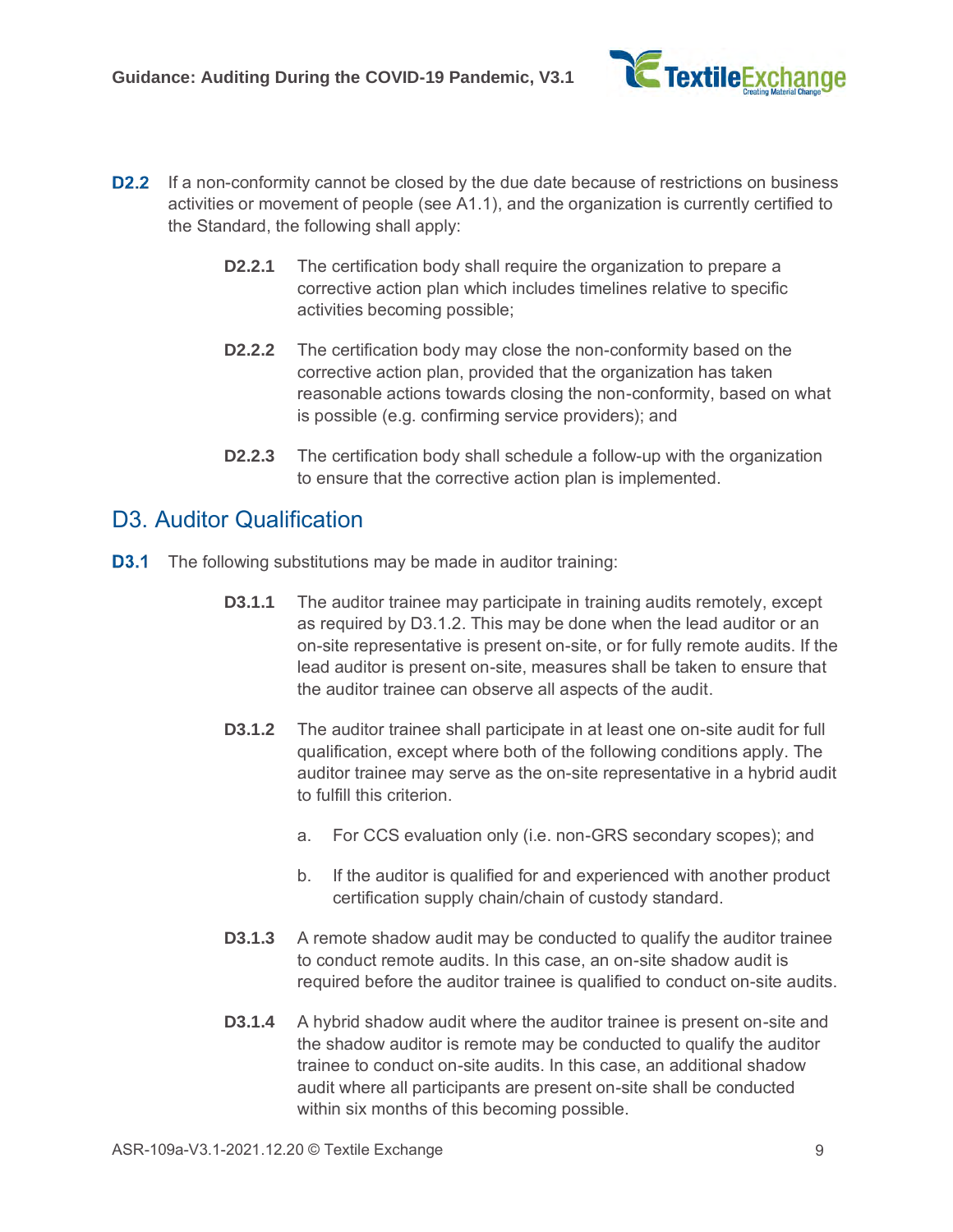

**D3.2** Shadow audits to meet *ASR-101-V2.1* D3.1.6.c (maintaining auditor qualifications) may be conducted remotely.

#### D4. Accreditation and Grace Periods

- **D4.1** Office assessments by accreditation bodies may be conducted remotely.
- **D4.2** Shadow assessments conducted by accreditation bodies for existing accreditation scopes may be conducted remotely.
- **D4.3** For initial assessments, on-site shadow assessments shall be conducted unless all of the following conditions apply:
	- **D4.3.1** The accreditation body cannot conduct on-site shadow assessments due to justified travel restrictions and/or safety conditions;
	- **D4.3.2** Technology including internet access is sufficient to allow the accreditation body to fully observe the audit; and
	- **D4.3.3** The accreditation body does not have any concerns about conducting the shadow assessment remotely (e.g. due to complaints received about an applicant), and, following the assessment, believes the assessment to have been sufficient.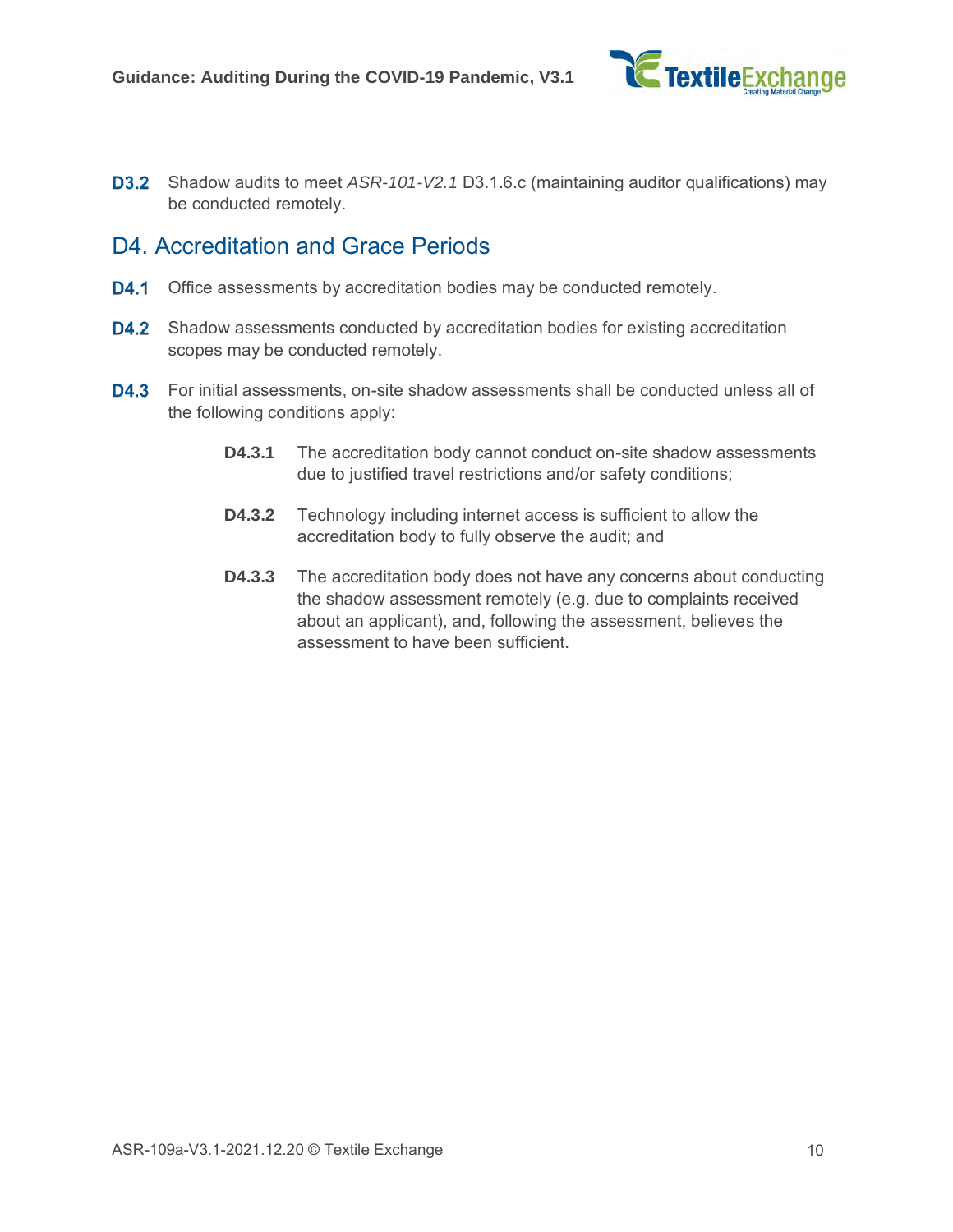

## Appendix A – Risk Levels for Certified Organizations

The following tables identify the minimum risk level to be assigned for audits of certified sites (i.e. recertification).

| <b>Low Risk</b> |                                                                                                                                                                                                                                                                                                                                                        |
|-----------------|--------------------------------------------------------------------------------------------------------------------------------------------------------------------------------------------------------------------------------------------------------------------------------------------------------------------------------------------------------|
| 1. Trader       | 1.1 All traders.                                                                                                                                                                                                                                                                                                                                       |
| 2. Distributor  | 2.1 The last audit was conducted by the same certification body;<br>2.2 No non-conformities relating to physical material handling were<br>identified during the last audit; and<br>2.3 Certified materials are handled and distributed exclusively in<br>discrete units (e.g. finished products, discrete pallets of raw<br>materials, bags of down). |

| <b>Medium Risk</b>                     |                                                                                                                                                                                                                 |
|----------------------------------------|-----------------------------------------------------------------------------------------------------------------------------------------------------------------------------------------------------------------|
| 3. Processor                           | 3.1 The last audit was conducted by the same certification body;                                                                                                                                                |
|                                        | 3.2 No non-conformities relating to physical material handling or<br>tracking were identified during the last two audits, or during the last<br>audit if the organization has only been certified for one year; |
|                                        | 3.3 The certification body believes that the risk of material<br>contamination at the site is minimal;                                                                                                          |
|                                        | 3.4 The standard is not GRS; and                                                                                                                                                                                |
|                                        | 3.5 For OCS gins, samples for GMO testing as required by OCS-103<br>GMO Screening of Organic Cotton are taken and identified with direct<br>(video) oversight from the auditor.                                 |
| 4. Farms and<br><b>Slaughter Sites</b> | 4.1 The entire scope certificate has a low risk designation based on<br>the risk criteria in RDS-102-V3.2. (RDS only)                                                                                           |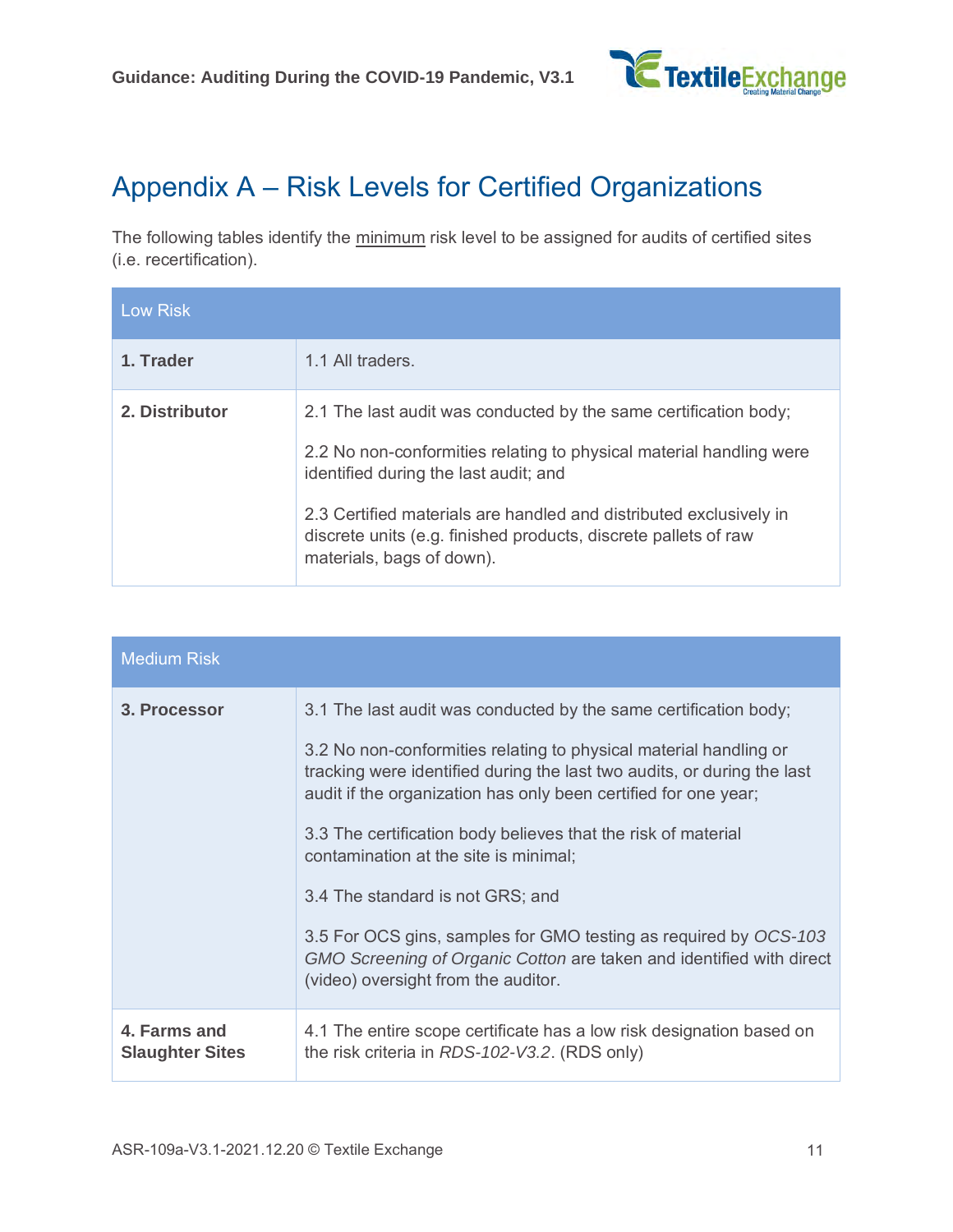

| <b>High Risk</b>                    |                                                                                                                                                                                                                                                                         |
|-------------------------------------|-------------------------------------------------------------------------------------------------------------------------------------------------------------------------------------------------------------------------------------------------------------------------|
| 5. All Organization<br><b>Types</b> | 5.1 Does not meet low or medium risk criteria under 1-4 above;<br>5.2 The certification body has concerns about conducting a remote<br>audit based on past audit performance, products, processing steps,<br>or any other factor the certification body deems relevant. |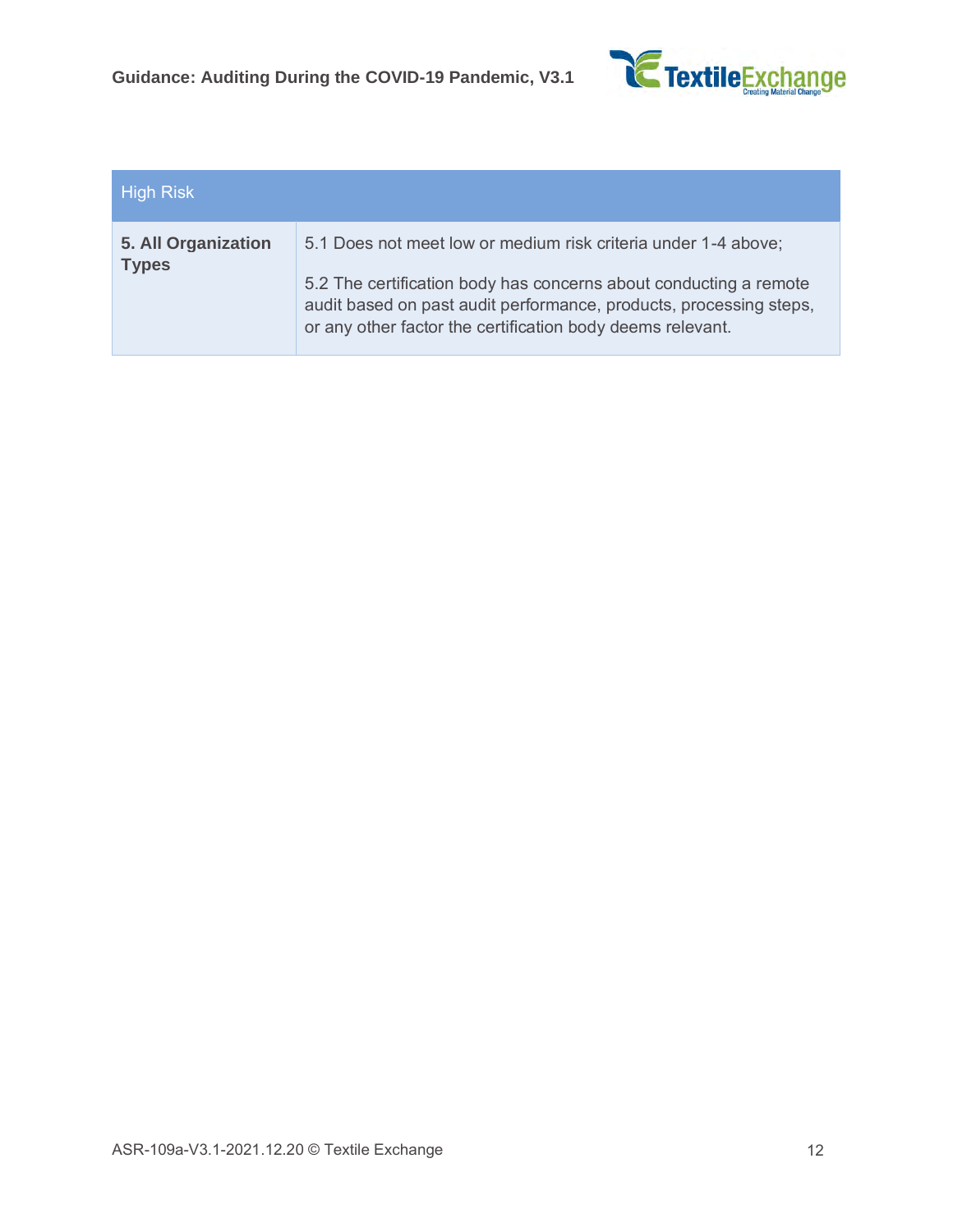

## Appendix B – Risk Levels for Applicant Organizations

The following tables identify the minimum risk level to be assigned for audits of applicant organizations who are not yet certified to the applicable standard.

| <b>Low Risk</b>                                                       |                                                                                                                                     |
|-----------------------------------------------------------------------|-------------------------------------------------------------------------------------------------------------------------------------|
| 1. Trader                                                             | 1.1. All traders.                                                                                                                   |
|                                                                       | Sections below do not apply if this is met.                                                                                         |
| 2. Current Textile<br><b>Exchange or GOTS</b><br><b>Certification</b> | 2.1 The site holds certification to another Textile Exchange standard<br>or to GOTS, and has had an on-site audit to that standard; |
|                                                                       | 2.2 The same certification body who issued the other scope<br>certificate conducts the audit; and                                   |
|                                                                       | 2.3 The standard is not GRS.                                                                                                        |
|                                                                       | Sections below do not apply if this is met.                                                                                         |
| <b>3. Scope Certificate</b><br><b>Transfers</b>                       | 3.1 The site holds or held certification to the same Textile Exchange<br>standard with another certification body; and              |
|                                                                       | 3.2 The certification was valid within the 90 days prior to the remote<br>audit; and                                                |
|                                                                       | 3.3 The standard is not GRS.                                                                                                        |
|                                                                       | Sections below do not apply if this is met.                                                                                         |
| <b>4. RMS &amp; RAS</b>                                               | 4.1 The farm or farm group holds RWS certification; and                                                                             |
|                                                                       | 4.2 The conditions identified in RAF-104 RAF Transition Policy B1.3<br>are met.                                                     |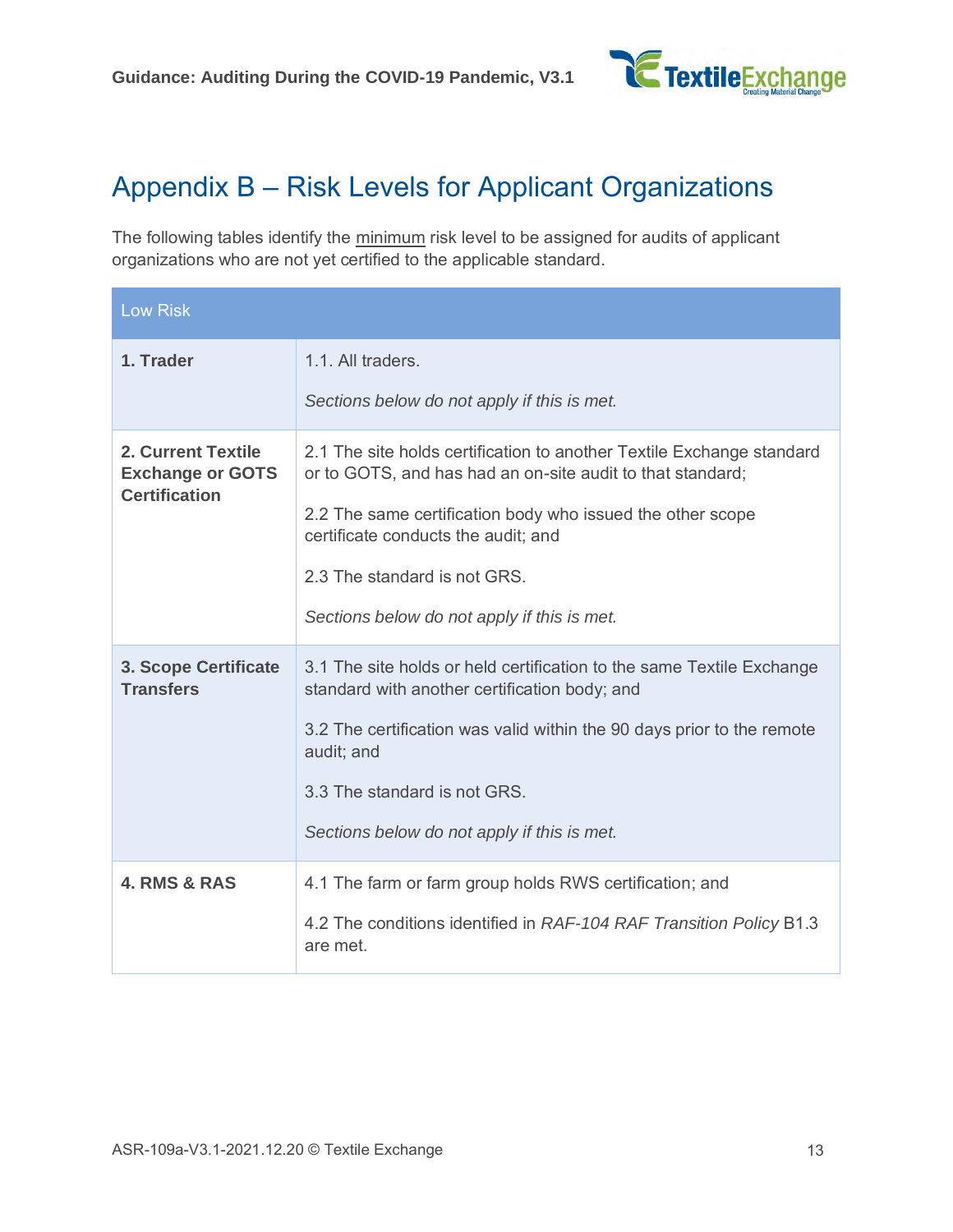

| <b>Medium Risk</b>                                                           |                                                                                                                                                                                                                                                                                                       |
|------------------------------------------------------------------------------|-------------------------------------------------------------------------------------------------------------------------------------------------------------------------------------------------------------------------------------------------------------------------------------------------------|
| <b>5. Current Textile</b><br><b>Exchange or GOTS</b><br><b>Certification</b> | 5.1 The site holds certification to another Textile Exchange standard<br>or to GOTS, and has had an on-site audit to that standard; and                                                                                                                                                               |
|                                                                              | 5.2 The standard is not GRS.                                                                                                                                                                                                                                                                          |
|                                                                              | Sections below do not apply if this is met.                                                                                                                                                                                                                                                           |
| <b>6. GRS Scope</b><br><b>Certificate Transfers</b>                          | 6.1 The site holds or held GRS certification with another certification<br>body; and                                                                                                                                                                                                                  |
|                                                                              | 6.2 The certification was valid within the 90 days prior to the remote<br>audit.                                                                                                                                                                                                                      |
|                                                                              | Sections below do not apply if this is met.                                                                                                                                                                                                                                                           |
| 7. CCS                                                                       | This section applies for all organizations with secondary scopes, and<br>as an additional criterion as referenced in sections below.                                                                                                                                                                  |
|                                                                              | 7.1 The site is a distributor. Certified materials are handled and<br>distributed exclusively in discrete units (e.g. finished products,<br>discrete pallets of raw materials, bags of down). Material handling<br>procedures for workers are not substantially different for certified<br>materials; |
|                                                                              | 7.2 The site exclusively processes certified materials (e.g. all down<br>on-site is RDS certified);                                                                                                                                                                                                   |
|                                                                              | NOTE: If option 2 is used, the certification body shall reclassify the audit as<br>high risk if non-certified material is identified on-site during the<br>remote audit.                                                                                                                              |
|                                                                              | 7.3 The site is certified to another product chain of custody standard<br>which includes material segregation by the same certification body,<br>and the standard is either:                                                                                                                          |
|                                                                              | 7.3.1 Owned by a full member of ISEAL; or<br>7.3.2 Reliant on ISO17065 accreditation by an internationally<br>recognized accreditation body.<br><b>OR</b>                                                                                                                                             |
|                                                                              |                                                                                                                                                                                                                                                                                                       |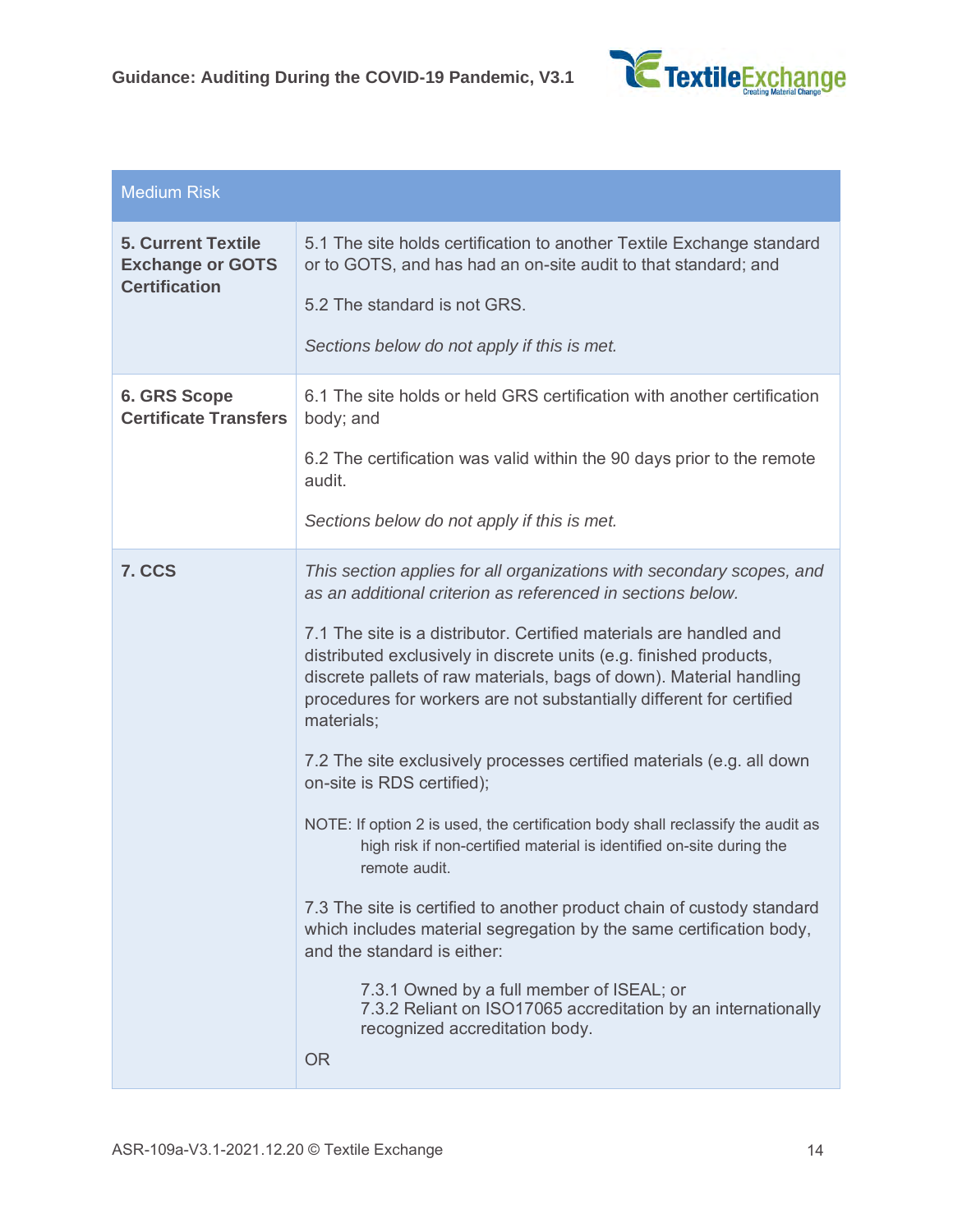

| <b>Medium Risk</b>                        |                                                                                                                                                                                                                                                                                                                                                                                                                                                                                                                                                                                        |
|-------------------------------------------|----------------------------------------------------------------------------------------------------------------------------------------------------------------------------------------------------------------------------------------------------------------------------------------------------------------------------------------------------------------------------------------------------------------------------------------------------------------------------------------------------------------------------------------------------------------------------------------|
|                                           | 7.4 The site meets all of the following conditions:<br>7.4.1 The site is located in a country where an in-country<br>auditor cannot/could not do an on-site audit based on local<br>restrictions;<br>7.4.2 The site is not located in a country where a large<br>number of auditors are available (e.g. China, India,<br>Bangladesh, Turkey);<br>7.4.3 The certification body conducts a pre-audit including a<br>live video tour of the site and determines that there are no<br>technological or other barriers to a remote audit; and<br>7.4.4 The site is not a material recycler. |
| <b>8. OCS</b>                             | 8.1 The site meets eligibility for CCS (see above); and<br>8.2 The site is not the first processor.                                                                                                                                                                                                                                                                                                                                                                                                                                                                                    |
| <b>9. RCS</b>                             | 9.1 The site meets eligibility for CCS (see above).                                                                                                                                                                                                                                                                                                                                                                                                                                                                                                                                    |
| <b>10. GRS</b>                            | 10.1 The site meets eligibility for CCS (see above);<br>10.2 The site is not a chemical recycler; and<br>10.3 The organization meets one of the medium risk options<br>identified in Appendix C for each of social, environmental, and<br>chemical criteria.                                                                                                                                                                                                                                                                                                                           |
| 11. RDS Farms &<br><b>Slaughter Sites</b> | 11.1 All slaughter sites and supply chain sites (e.g. down processors)<br>meet eligibility for CCS (see above);<br>11.2 The organization has been audited for animal welfare for<br>waterfowl (i.e. to a standard other than the RDS, including brand-<br>owned standards) by the same certification body within the last two<br>years;<br>11.3 For farm groups, the previous audit covered the same slaughter<br>sites and substantially the same list of farms; and<br>11.4 The scope is not farm area.                                                                              |
| 12. RAF Farm                              | Risk assessments are not conducted for RAF farm initial audits, so<br>the default position for this policy is that RAF farms are high risk. No                                                                                                                                                                                                                                                                                                                                                                                                                                         |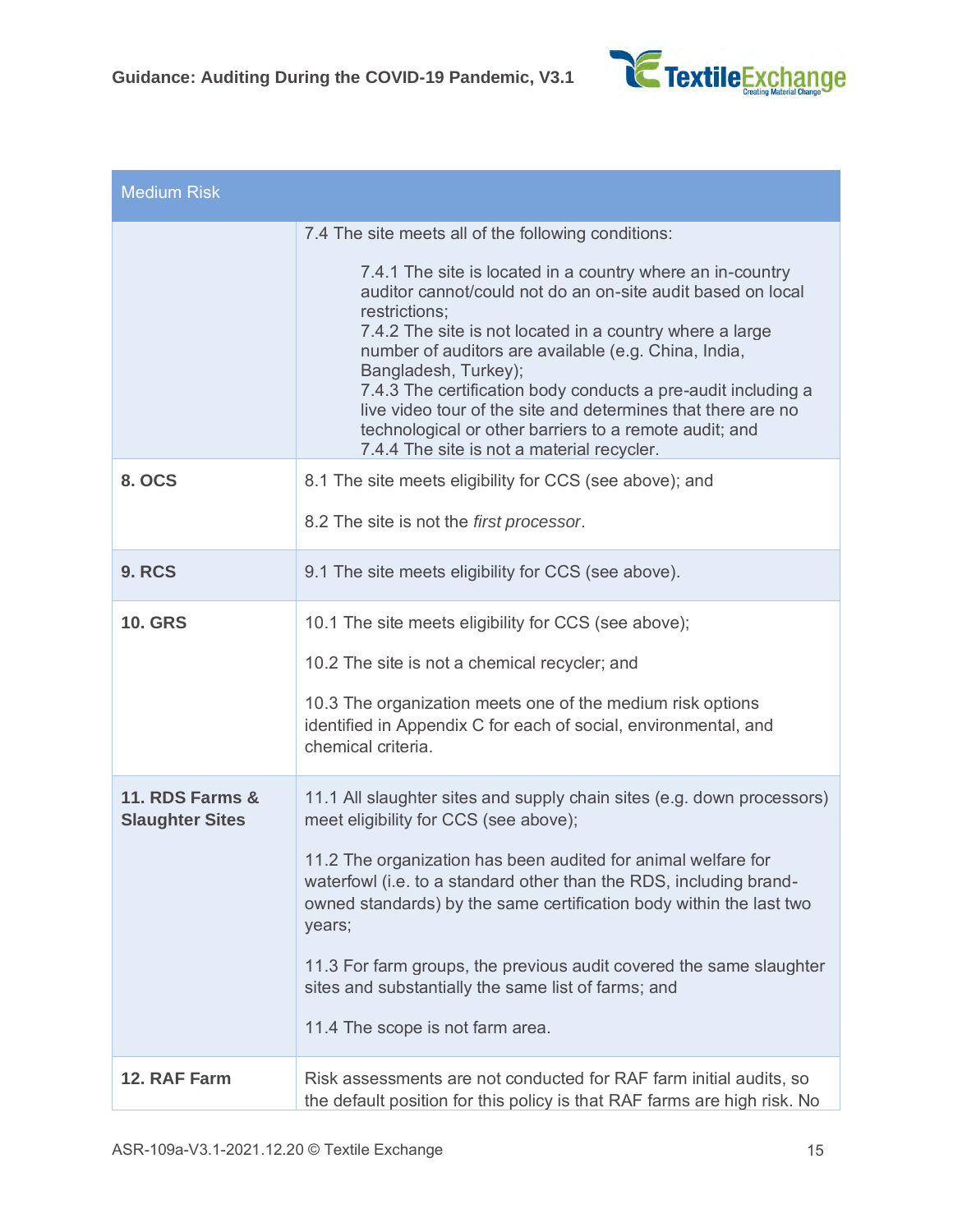

| ∟Medium Risk <sup>i</sup> |                                                                                                                              |
|---------------------------|------------------------------------------------------------------------------------------------------------------------------|
|                           | special allowances for Responsible Animal Fiber (RWS/RMS) farm<br>certifications are classified as medium risk at this time. |

| <b>High Risk</b>          |                                                                                                                                                                                                                                 |
|---------------------------|---------------------------------------------------------------------------------------------------------------------------------------------------------------------------------------------------------------------------------|
| <b>13. All Site Types</b> | 13.1 Does not meet low or medium risk criteria under 1-12 above; or                                                                                                                                                             |
|                           | 13.2 The certification body has concerns about conducting a remote<br>audit based on past audit performance (for other standards),<br>products, processing steps, or any other factor the certification body<br>deems relevant. |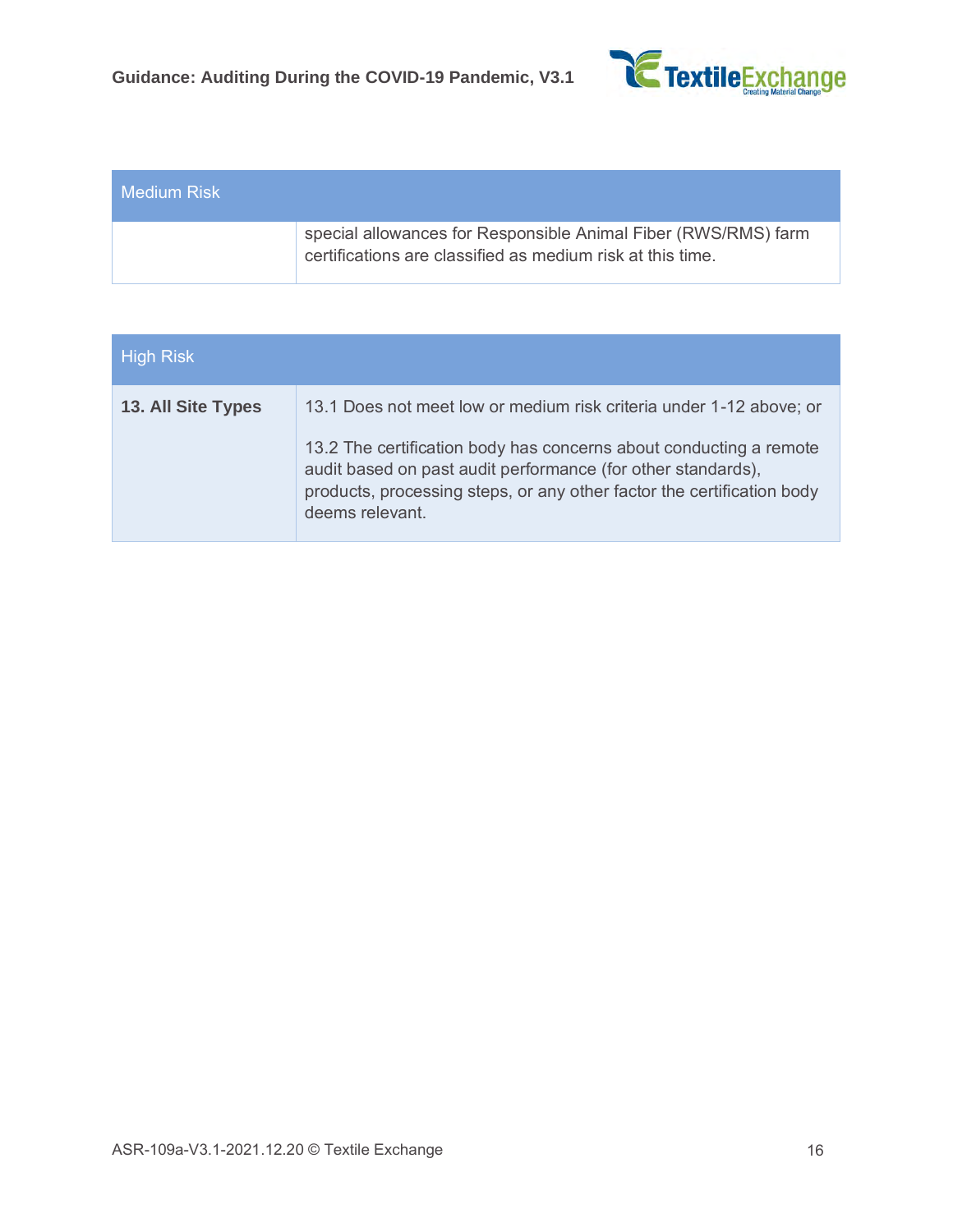

### Appendix C – Medium Risk Indicators for GRS Modules

The following tables identify medium risk indicators for each of the three GRS modules. One indicator per table – either an existing certification or one item under "Other Criteria" – is required to meet Appendix B 9.1. Note that references to other certification systems are used to identify reduced risk only and are not considered to be equivalencies by Textile Exchange.

| Social                               |                                                                                                                                                                                                                                                                                                    |
|--------------------------------------|----------------------------------------------------------------------------------------------------------------------------------------------------------------------------------------------------------------------------------------------------------------------------------------------------|
| 1. Existing<br><b>Certifications</b> | 1.1 The organization holds one of the following certifications, and has<br>had an on-site audit for that certification since January 1, 2019.<br>1.1.1. GOTS;<br>1.1.2. SA8000;<br>1.1.3. WRAP Gold or Platinum;<br>1.1.4. SMETA;<br>1.1.5. Fair Trade USA; or<br>1.1.6. Fair Trade International. |
| 2. Other Criteria                    | No other criteria at this time.                                                                                                                                                                                                                                                                    |

| Environmental                        |                                                                                                                                                                                                                                                                                              |
|--------------------------------------|----------------------------------------------------------------------------------------------------------------------------------------------------------------------------------------------------------------------------------------------------------------------------------------------|
| 3. Existing<br><b>Certifications</b> | 3.1 The organization holds one of the following certifications, and has<br>had an on-site audit for that certification since January 1, 2019.<br>3.1.1. GOTS;<br>3.1.2. ISO 14001:2015;<br>3.1.3 OEKO-TEX STeP; or<br>3.1.4 bluesign.                                                        |
| 4. Other Criteria                    | 4.1. Processing steps included in the scope certificate are limited to<br>the following (see ASR-213 Materials, Processes, & Products<br>Classification):<br>PR0000 No processing<br>PR0005 Collecting<br>PR0006 Concentrating<br>PR0007 Down processing<br>PR0009 Embroidery, embellishment |